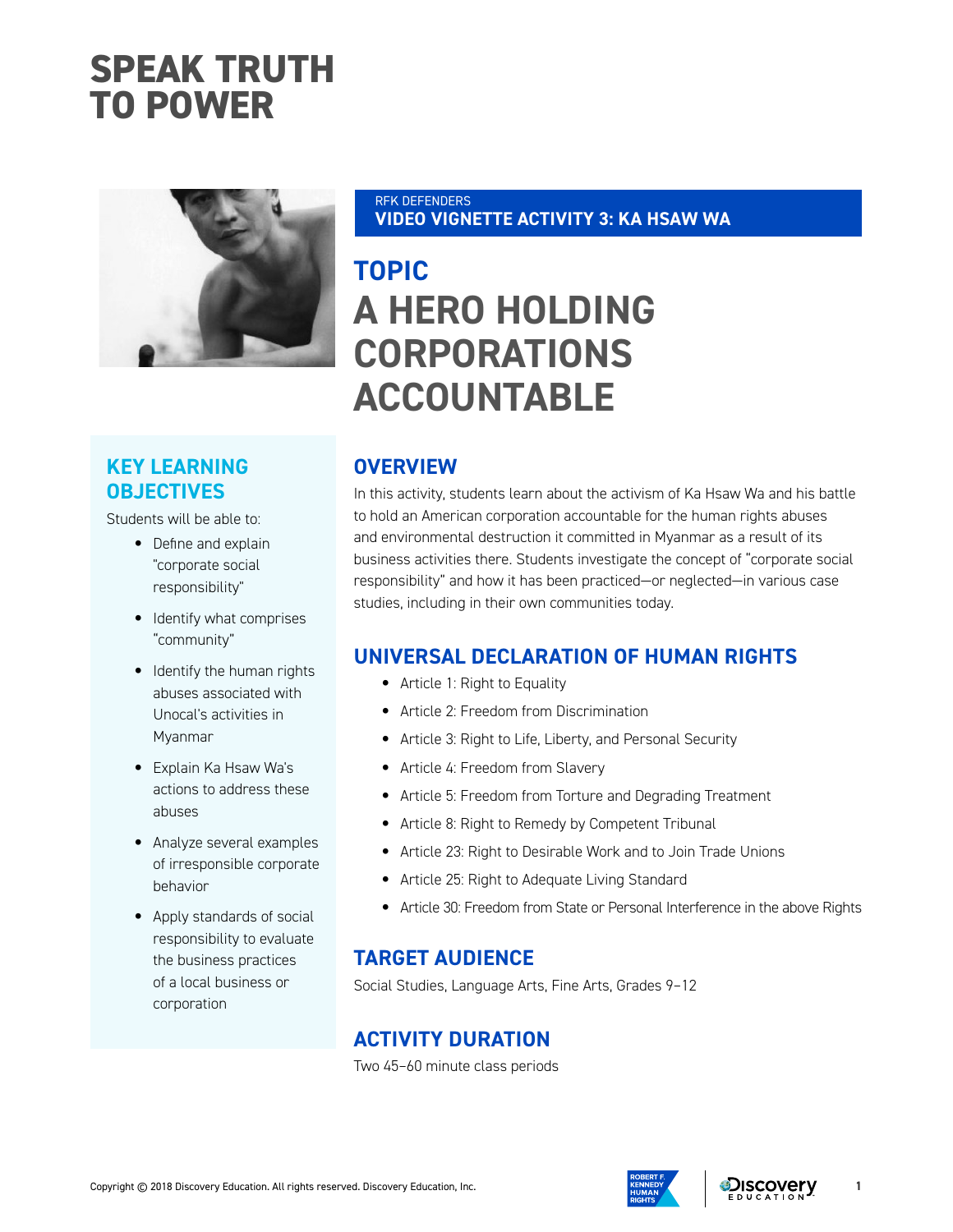#### **ENDURING UNDERSTANDINGS**

- Economic interdependence is a defining feature of today's global economy.
- In a market-oriented economic system, the fundamental objective of businesses is to maximize profits.
- Citizens can advocate for businesses to consider the welfare of the community when deciding how to conduct business activities.
- In recent years, the concept of "corporate social responsibility" has emerged within the business community to encourage businesses themselves to look out for the community's welfare.

### **ESSENTIAL QUESTIONS**

- To what extent are businesses obligated to consider the welfare of the communities where they do business?
- When considering the concept of "the welfare of the community" what is included?
- How can ordinary citizens hold businesses and large, powerful corporations to high standards of corporate social responsibility?

#### **MATERIALS**

- Computer with internet access and projector
- Student devices with internet access, one per student
- **Ka Hsaw Wa's Activism** student worksheet, one per student
- **The Fight for Corporate Social Responsibility** student worksheet, one per student
- **Corporate Social Responsibility in Our Community** student worksheet, one per student

### **BACKGROUND INFORMATION/LINKS**

Ka Hsaw Wa is a member of the Karen ethnic group in Myanmar, formerly called Burma. At the age of 16, he was tortured by Burmese military forces for information about a friend's whereabouts, inspiring him to organize a student-led, prodemocracy uprising against the government two years later. The uprising was brutally suppressed, and Ka Hsaw Wa was forced to flee. He went into hiding in the jungle, where he witnessed many human rights abuses committed by the military as part of their contract with American oil company, Unocal. Unocal had contracted with the Burmese government to provide security and infrastructure for its natural gas pipeline project and disregarded the forced labor, torture, rape, and murders committed by the contracted government forces against the indigenous people of the area. Ka Hsaw Wa spent years traveling through the jungle, interviewing these indigenous people in order to document the atrocities and provide the information to international human rights organizations.

Ka Hsaw Wa co-founded EarthRights International (ERI) to fight for human rights and the environment in Burma and elsewhere. Ka Hsaw Wa believes that the most vulnerable people across the globe are those who live in areas of great natural resources that large corporations want to exploit. In 1997, ERI sued Unocal on behalf of several anonymous indigenous victims, using the Alien Torts Claims Act, an obscure 1789 law that gives foreigners the right to sue in U.S. court over violations of international law. After a long legal battle, Unocal agreed to settle the case in 2004, paying millions of dollars in damages to the people and communities harmed by Unocal's activities. The case set an important

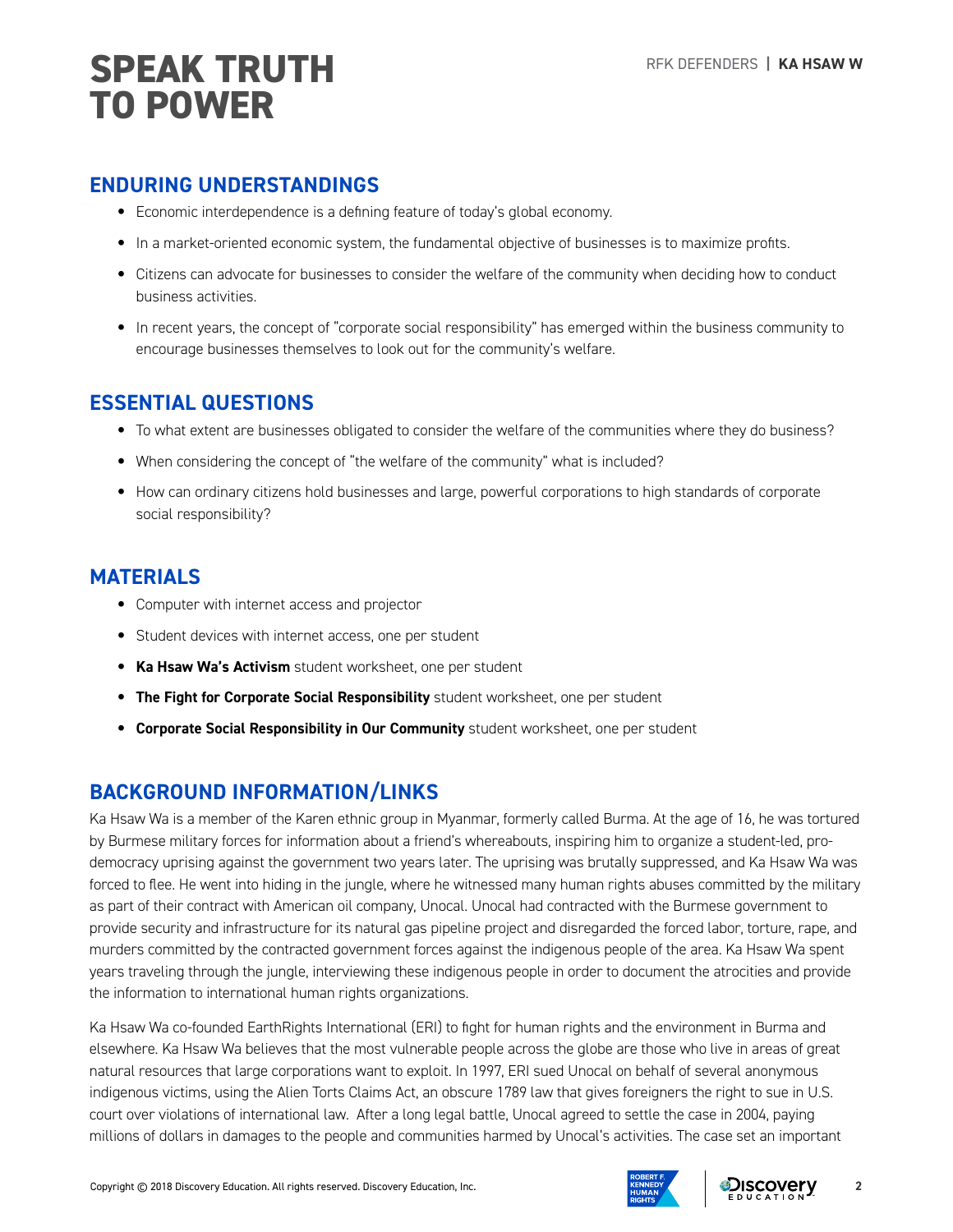# RFK DEFENDERS **| KA HSAW W SPEAK TRUTH TO POWER**

legal precedent, and ERI and other activists use it today to enforce "corporate social responsibility," holding corporations accountable for the effects of their business activities on communities.

- [EarthRights International'](https://earthrights.org)s website, featuring biographical sketch of Ka Hsaw Wa and an overview of *Doe v. Unocal*
- Overview of [Corporate Social Responsibility](https://www.businessnewsdaily.com/4679-corporate-social-responsibility.html) by *Business News Daily*
- Overview of the [Alien Torts Statute](https://cja.org/what-we-do/litigation/legal-strategy/the-alien-tort-statute/) by the *Center for Justice and Accountability*
- Human Rights Defenders' Interactive Map

This activity is sequenced in four phases: Ask, Analyze, Apply, and Act:

- **Ask:** Students discuss and define "corporate social responsibility", "welfare of the community" and "global economic interdependence." (Day 1: 15 minutes)
- **Analyze:** Students read secondary source material to understand Unocal's activities in Myanmar and the resulting human rights abuses and environmental degradation and watch Ka Hsaw Wa's video vignette to identify and evaluate his efforts to remedy those abuses. (Day 1: 30 minutes)
- **Apply:** Students use internet resources to gather information about several other historical cases involving corporate social responsibility and compare them to the case of Unocal. (Day 2: 20 minutes)
- **Act:** Students write, analyze, and evaluate the corporate social responsibility of a community business and write letters to those businesses commending their actions or recommending changes. (Day 2: 25 minutes)

## **PRE-ACTIVITY PREPARATION FOR THE TEACHER**

- Preview the Ka Hsaw Wa video vignette
- Print student worksheets
- Consider posting the following links in an online format for easy student access:
	- EarthRights International <https://earthrights.org/about/>
	- General Motors' work for South Africa's Apartheid Regime (1980's–1990's) <https://af.reuters.com/article/topNews/idAFJOE82007720120301>
	- Triangle Shirtwaist Factory Fire (1911) [http://trianglefire.ilr.cornell.edu/story/fire.html; http://trianglefire.ilr.cornell.edu/legacy/](http://trianglefire.ilr.cornell.edu/story/fire.html; http://trianglefire.ilr.cornell.edu/legacy/legislativereform.html) [legislativereform.html](http://trianglefire.ilr.cornell.edu/story/fire.html; http://trianglefire.ilr.cornell.edu/legacy/legislativereform.html)
	- Deepwater Horizon Oil Spill (2010) [https://www.maritime-executive.com/article/winners-and-losers-in-deepwater-horizon](https://www.maritime-executive.com/article/winners-and-losers-in-deepwater-horizon-payout#gs.1OyeBkE)[payout#gs.1OyeBkE](https://www.maritime-executive.com/article/winners-and-losers-in-deepwater-horizon-payout#gs.1OyeBkE)
	- IBM's work for the Nazi Regime (1933-1940) <https://www.itbusiness.ca/news/ibms-darkest-chapter-controversy-over-second-world-war/16394>
- Consider how you will group students for independent study and jigsaw group work. If your class does not have 1:1 devices, have students work in groups to do research and share their findings with the class.
- Do some research before class to identify some state and local businesses that have comprehensive websites.



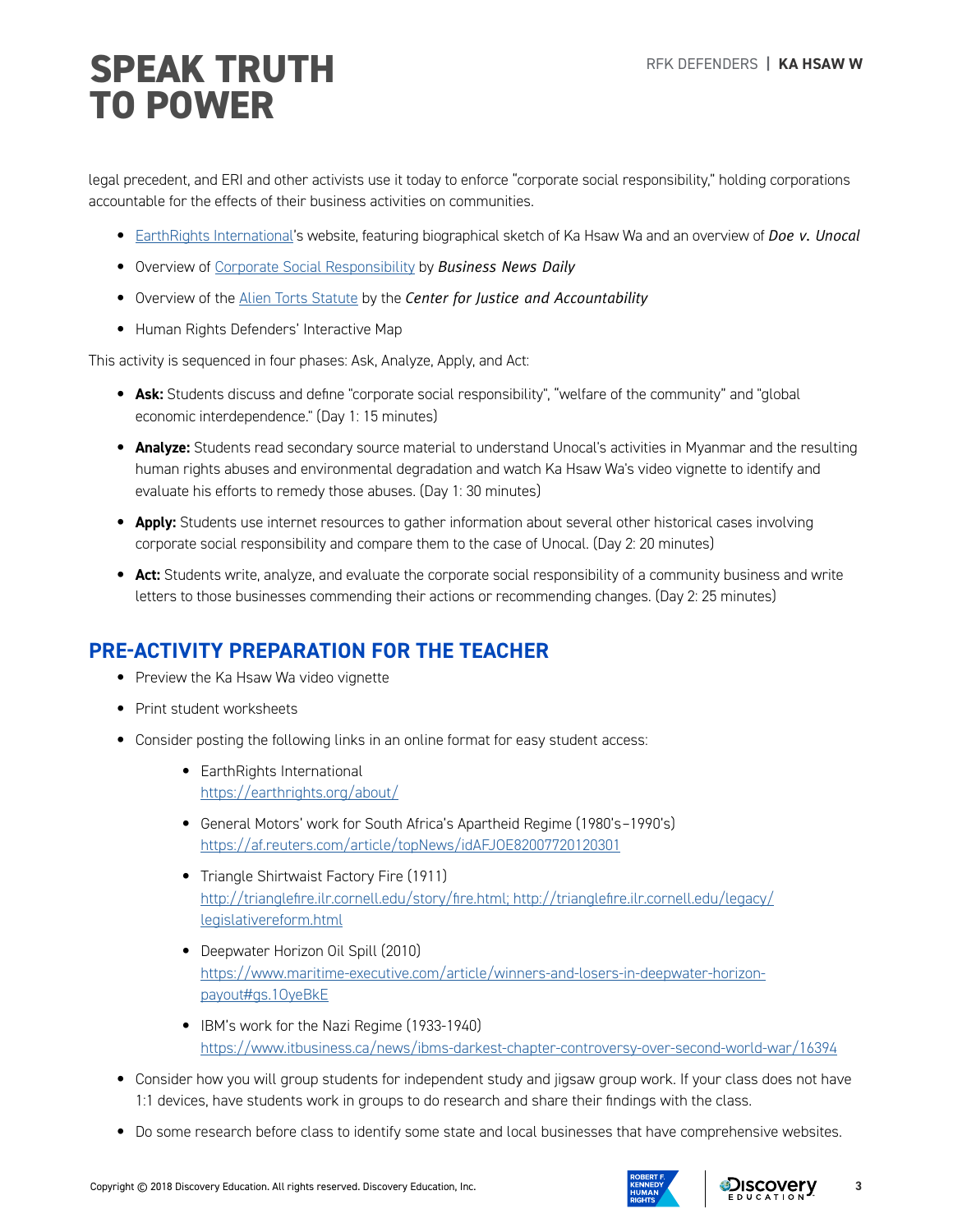## **SPEAK TRUTH** REK DEFENDERS | KA HSAW W **TO POWER**

#### **PROCEDURE**

#### **Ask (Day One–15 minutes)**

- 1. Post and introduce the following focus question for the lesson: "Do businesses, which exist to make money and whose success is essential to American prosperity, have an obligation to protect the communities in which they operate? If so, to what extent? If not, why not?" Facilitate a brief class discussion of the question.
- 2. Have students work in pairs to brainstorm a few responses to the following questions:
	- What do you think "corporate social responsibility" means? How can you tell if a business is conducting itself responsibly? How can you tell if a business is failing to do so?
- 3. Present the definition of "corporate social responsibility" as a company's awareness of the impacts of their activities on the rest of society and the environment, with the goal of sustainable development. Facilitate a brief class discussion to unpack the meaning of this definition.
- 4. Explain that issues of corporate social responsibility are especially complex when corporations take their business activities beyond their home country's borders. Ask students why that might be the case. Suggest the following:
	- When companies operate far from their home communities, their actions have less of an impact on their employees and customers, making misbehavior less visible.
	- In addition, these activities take place outside the direct influence of the home nation's laws and regulations, making misbehavior easier and with potentially minimized consequences.

### **Analyze (Day One—30 minutes)**

- 1. Show students the video vignette of Ka Hsaw Wa; students should record notes on the **Ka Hsaw Wa's Activism** student worksheet. (Explain that Myanmar was formerly called Burma and is ruled by a repressive military dictatorship.)
- 2. Lead a discussion of the video, being sure to pose the following questions:
	- What is Ka Hsaw Wa's background? Was he trained to be an activist when he first got started? What inspired him to become an activist?
	- What actions did Ka Hsaw Wa take to fight the abuses of Myanmar's military dictatorship?
	- What sacrifices has he made to be a defender of human rights?
	- How successful was Ka Hsaw Wa in getting justice for the people of Myanmar? How did he achieve this success?
	- What lessons can we learn about activism from Ka Hsaw Wa?
- 3. Explain that students will be analyzing several examples of failures of corporate social responsibility, beginning with the Unocal case.
- 4. Using the EarthRights International website ([https://earthrights.org/about/\)](https://earthrights.org/about/), have students work individually, in pairs, or in small groups to gather more information about the Unocal case.
- 5. Together as a class, fill in Row #1 of **The Fight for Corporate Social Responsibility** student worksheet.



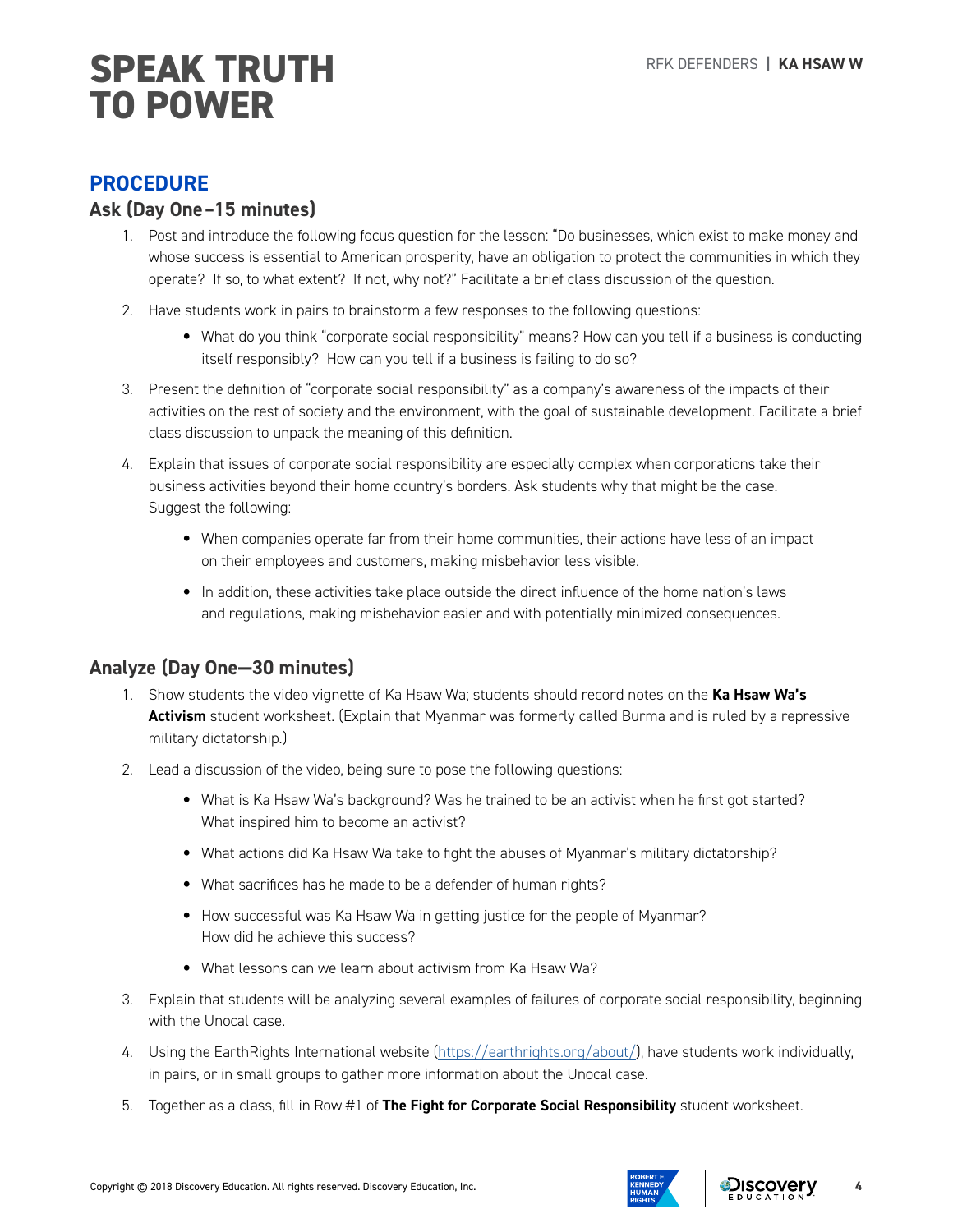# RFK DEFENDERS **| KA HSAW W SPEAK TRUTH TO POWER**

- 6. Lead a brief discussion about the ethics involved in the Unocal case, being sure to address the following questions:
	- If the atrocities were being committed by the Myanmar military forces providing security, should Unocal have been held responsible for them?
	- Should foreign citizens be permitted to use the U.S. court system to sue American companies that operate in their countries?

### **Apply (Day Two–20 minutes)**

- 1. Students continue their analysis of cases involving poor corporate social responsibility. Assign each student to study one of the cases using internet resources and filling in the corresponding row of **The Fight for Corporate Social Responsibility** student worksheet. (Note: For the purposes of differentiating instruction, the cases are listed in the order of the difficulty of the reading, from least to most complex.) Cases include:
	- General Motors' work for South Africa's Apartheid Regime (1980's–1990's) <https://af.reuters.com/article/topNews/idAFJOE82007720120301>
	- Triangle Shirtwaist Factory Fire (1911) [http://trianglefire.ilr.cornell.edu/story/fire.html; http://trianglefire.ilr.cornell.edu/legacy/](http://trianglefire.ilr.cornell.edu/story/fire.html; http://trianglefire.ilr.cornell.edu/legacy/legislativereform.html) [legislativereform.html](http://trianglefire.ilr.cornell.edu/story/fire.html; http://trianglefire.ilr.cornell.edu/legacy/legislativereform.html)
	- Deepwater Horizon Oil Spill (2010) [https://www.maritime-executive.com/article/winners-and-losers-in-deepwater-horizon](https://www.maritime-executive.com/article/winners-and-losers-in-deepwater-horizon-payout#gs.1OyeBkE)[payout#gs.1OyeBkE](https://www.maritime-executive.com/article/winners-and-losers-in-deepwater-horizon-payout#gs.1OyeBkE)
	- IBM's work for the Nazi Regime (1933–1940) <https://www.itbusiness.ca/news/ibms-darkest-chapter-controversy-over-second-world-war/16394>
- 2. Once all students have completed their case analysis, reorganize students into jigsaw groups consisting of 4 students, with each student having studied one of the cases. Students will share what they learned with their group mates, and everyone will complete **The Fight for Corporate Social Responsibility** student worksheet using that information.
- 3. Facilitate a brief review of the class findings to draw some conclusions about the similarities among the cases and their significance: How have ordinary people held corporations responsible for the impacts of their business activities on the community and environment?

### **Act (Day Two–25 minutes plus Homework)**

- 1. As a class, brainstorm a list of large businesses and corporations in your community. (Do some research before class to identify some businesses that have comprehensive websites.)
- 2. Direct students to work in pairs or small groups to investigate one of the businesses to answer the questions on **Corporate Social Responsibility in Our Community** student worksheet. Students should use the business' website, in addition to news articles identified through an internet search engine.



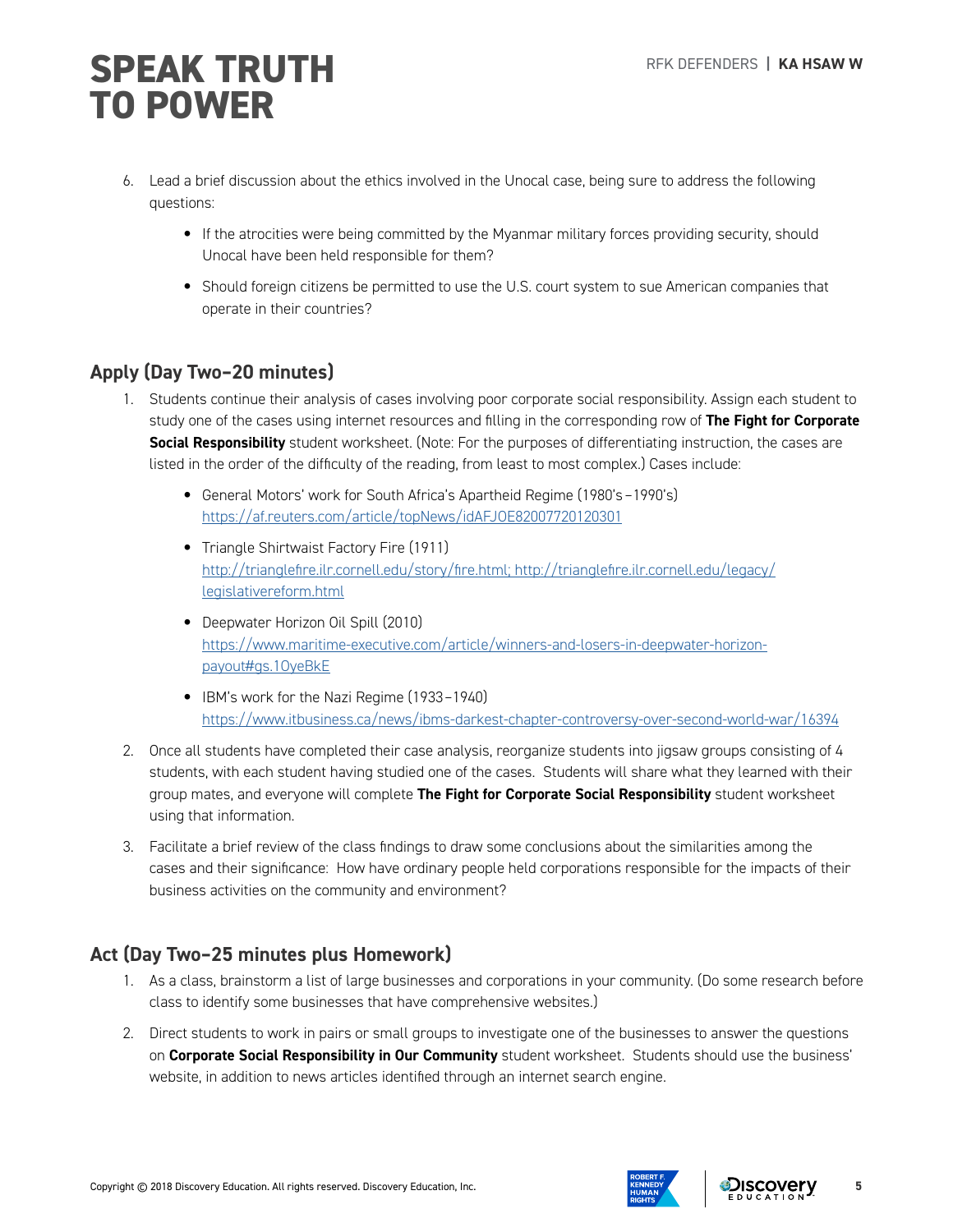# **SPEAK TRUTH** REK DEFENDERS | KA HSAW W **TO POWER**

- 3. Students should then work independently to write a letter to their assigned company that either:
	- a. thanks the business for its good citizenship and corporate social responsibility, providing specific examples, or
	- b. respectfully asks the business to increase its social responsibility by addressing a specific problem or issue and suggesting possible solutions.
- 4. Ask several volunteers to read their letters aloud during the next class.

#### **Connections**

| Connect to Student Lives                                                                                   | Connect to Contemporary Events                                                                                                                               | Connect to the Future                                                                                                                                                  |
|------------------------------------------------------------------------------------------------------------|--------------------------------------------------------------------------------------------------------------------------------------------------------------|------------------------------------------------------------------------------------------------------------------------------------------------------------------------|
| Issues of fairness and<br>environmental protection are<br>likely to resonate with today's<br>young adults. | Cases of corporate social<br>responsibility continue to be in<br>the news today, such as issues<br>surrounding LGBTQ+ customers and<br>industrial pollution. | This activity encourages students to<br>think about the impact of businesses<br>on their own communities and to<br>engage in basic activism through<br>letter-writing. |

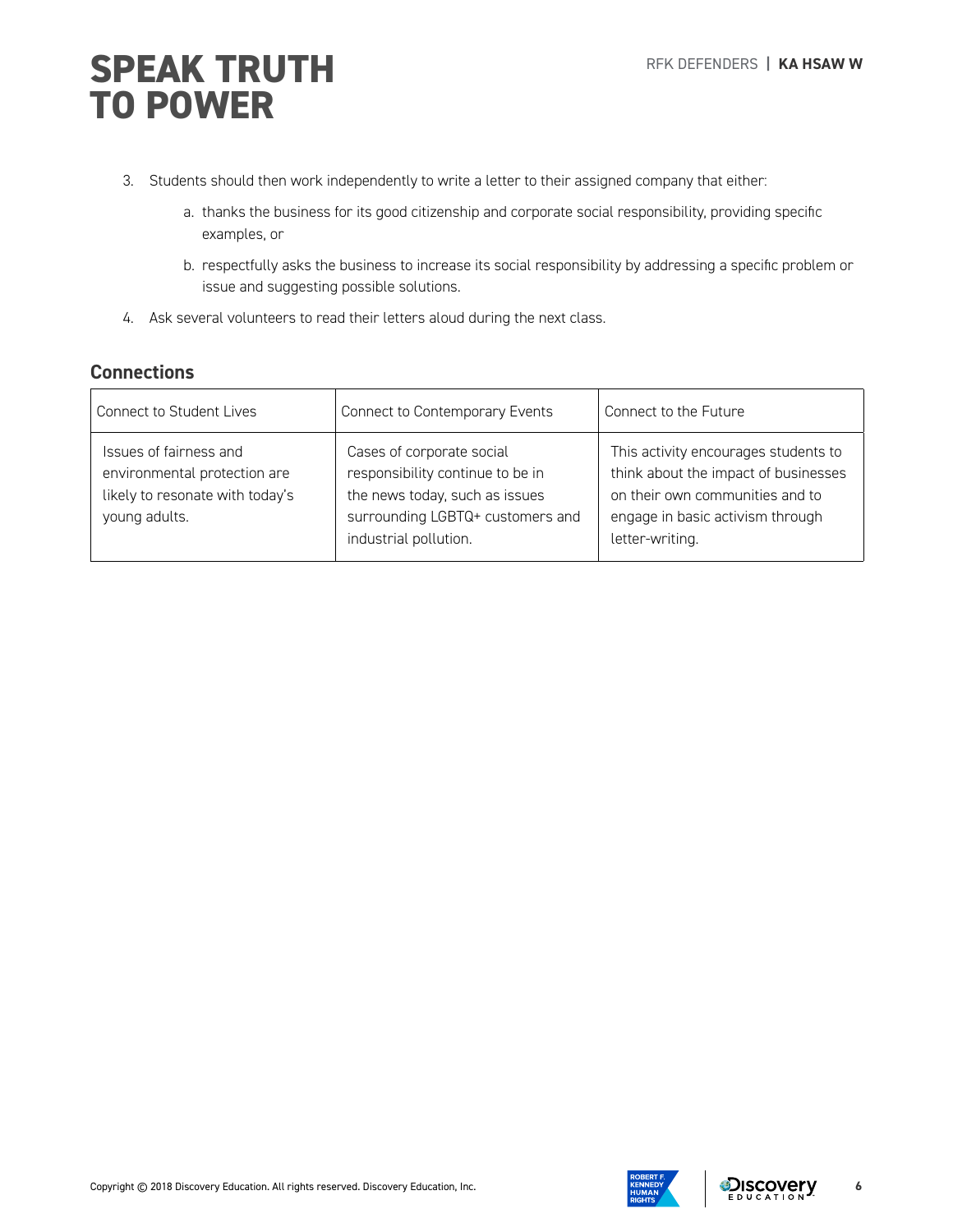# RFK DEFENDERS **| KA HSAW W SPEAK TRUTH TO POWER**

## **NATIONAL STANDARDS**

#### **College, Career & Civic Life C3 Framework for Social Studies Standards**

D1.5.9-12 Determine the kinds of sources that will be helpful in answering compelling and supporting questions, taking into consideration multiple points of view represented in the sources, the types of sources available, and the potential uses of the sources.

D2.Civ.7.9-12 Apply civic virtues and democratic principles when working with others.

D2.Civ.10.9-12 Analyze the impact and the appropriate roles of personal interests and perspectives on the application of civic virtues, democratic principles, constitutional rights, and human rights.

D2.Civ.12.9-12 Analyze how people use and challenge local, state, national, and international laws to address a variety of public issues.

D2.Civ.14.9-12 Analyze historical, contemporary, and emerging means of changing societies, promoting the common good, and protecting rights.

D2.Geo.5.9-12 Evaluate how political and economic decisions throughout time have influenced cultural and environmental characteristics of various places and regions.

D3.1.9-12. Gather relevant information from multiple sources representing a wide range of views while using the origin, authority, structure, context, and corroborative value of the sources to guide the selection.

D4.6.9-12. Use disciplinary and interdisciplinary lenses to understand the characteristics and causes of local, regional, and global problems; instances of such problems in multiple contexts; and challenges and opportunities faced by those trying to address these problems over time and place.

D4.7.9-12. Assess options for individual and collective action to address local, regional, and global problems by engaging in self-reflection, strategy identification, and complex causal reasoning.

#### **Common Core State Standards for English Language Arts**

RI.11-12.7 Integrate and evaluate multiple sources of information presented in different media or formats (e.g., visually, quantitatively) as well as in words in order to address a question or solve a problem.

W.11-12.1 Write arguments to support claims in an analysis of substantive topics or texts, using valid reasoning and relevant and sufficient evidence.

W.11-12.7 Conduct short as well as more sustained research projects to answer a question (including a self-generated question) or solve a problem; narrow or broaden the inquiry when appropriate; synthesize multiple sources on the subject, demonstrating understanding of the subject under investigation.

SL.11-12.1 Initiate and participate effectively in a range of collaborative discussions (one-on-one, in groups, and teacherled) with diverse partners on grades 11–12 topics, texts, and issues, building on others' ideas and expressing their own clearly and persuasively.



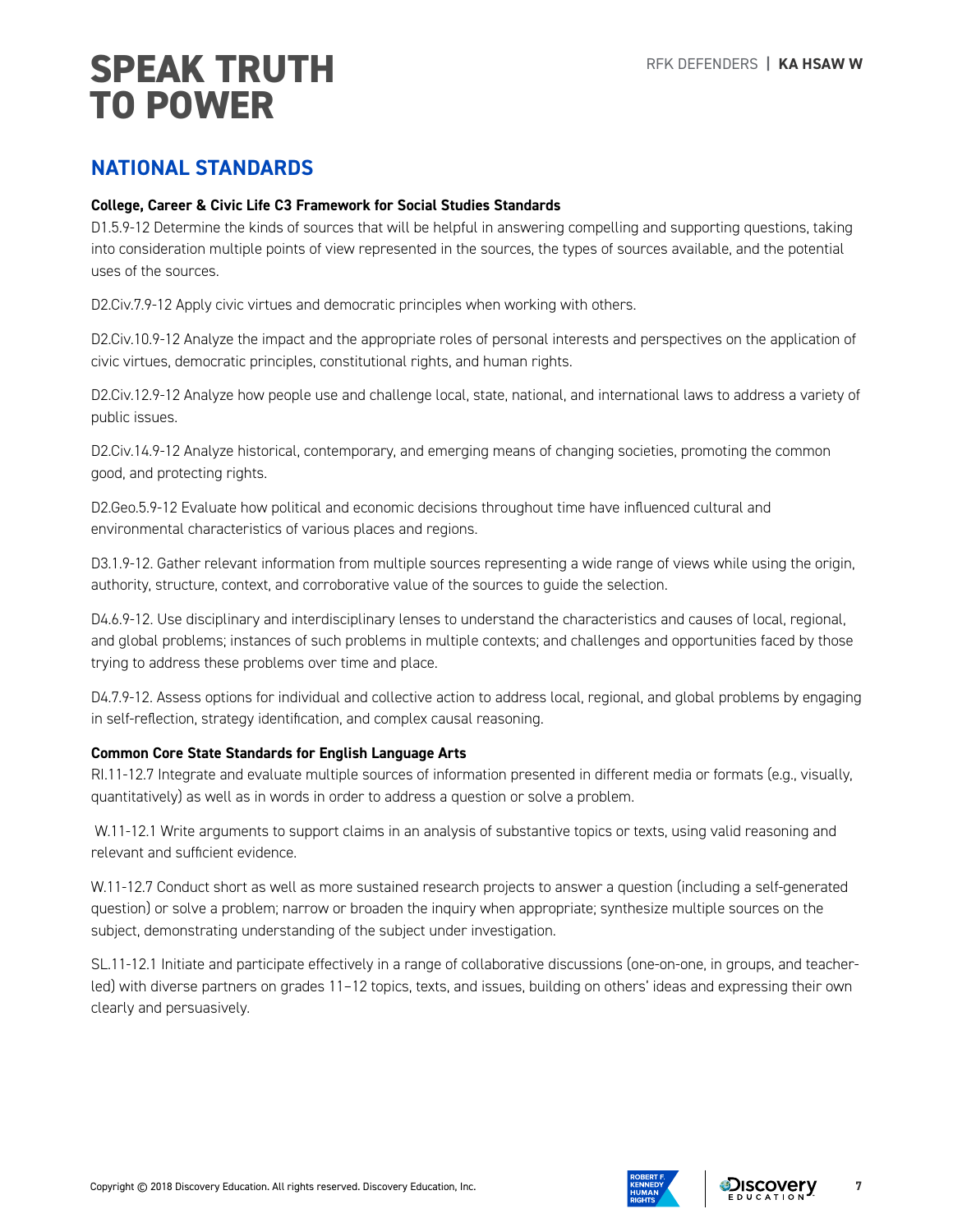#### **KA HSAW WA'S ACTIVISM**

**Directions:** While watching the video vignette about Ka Hsaw Wa, jot down notes in response to the questions below.

What inspired Ka Hsaw Wa to become an activist?

What human rights abuses occurred in Myanmar as a result of Unocal's natural gas pipeline project? Why did these abuses occur?

What actions did Ka Hsaw Wa take to fight the abuses of Myanmar's military dictatorship:

a) before he fled to the jungle?

b) after he fled to the jungle?

What sacrifices did Ha Hsaw Wa make to be a defender of human rights?

What lessons and inspiration do you think we can draw from Ka Hsaw Wa's example?

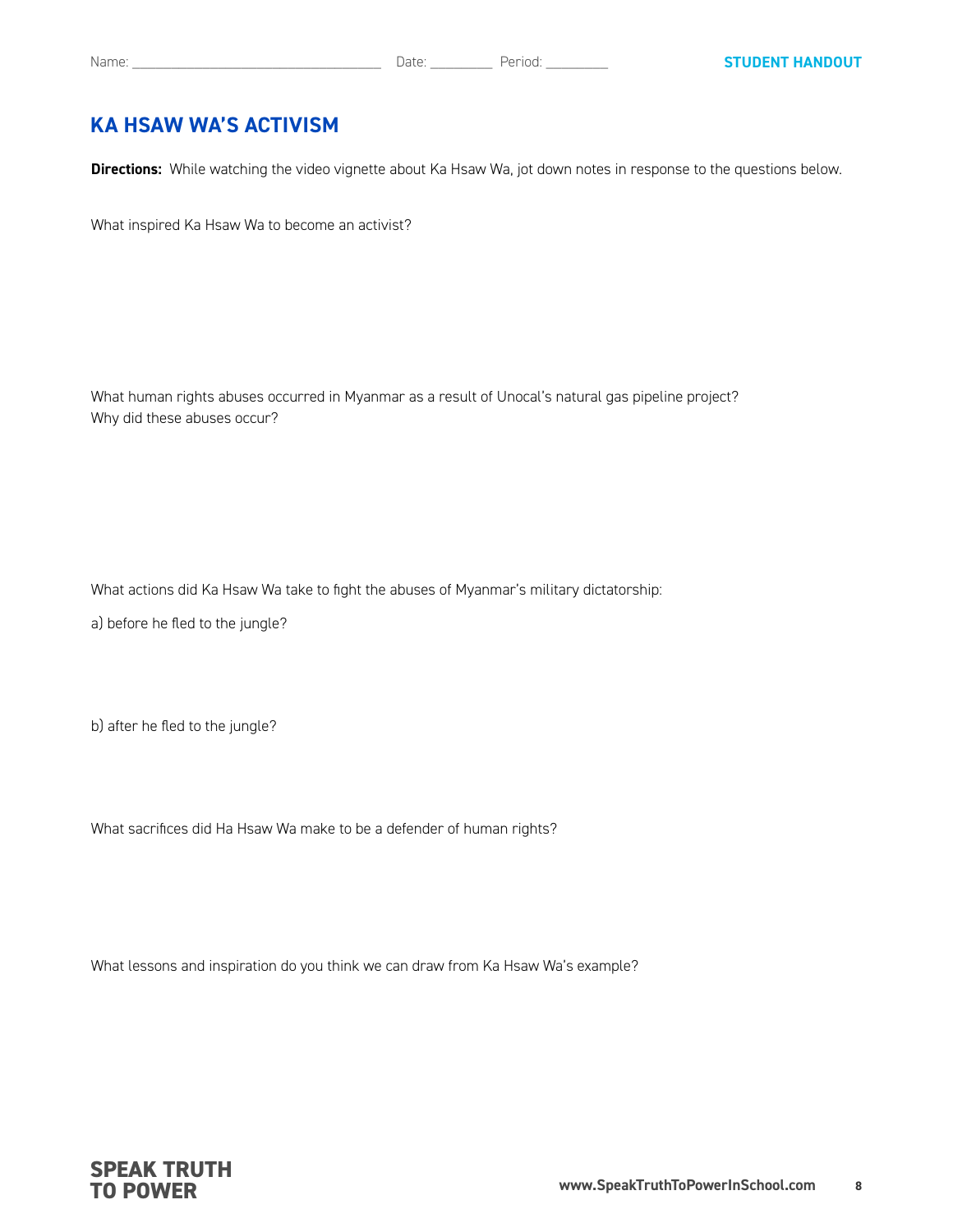## **THE FIGHT FOR CORPORATE SOCIAL RESPONSIBILITY**

**Directions:** As you learn about each case of corporate irresponsibility, fill in the table below.

| Corporation                                                                 | <b>Consequences of Business</b><br><b>Activities for Human Rights</b> | <b>Description of Activism Against</b><br><b>Human Rights Consequences</b> | <b>Outcomes of Activism</b><br>(Short- and Long-Term) |
|-----------------------------------------------------------------------------|-----------------------------------------------------------------------|----------------------------------------------------------------------------|-------------------------------------------------------|
| <b>Unocal</b><br>$(1990s - 2000s)$                                          |                                                                       |                                                                            |                                                       |
| <b>Triangle</b><br><b>Shirtwaist</b><br><b>Factory Fire</b><br>(1910s)      |                                                                       |                                                                            |                                                       |
| <b>IBM</b> and the<br><b>Holocaust</b><br>$(1930s-1940s)$                   |                                                                       |                                                                            |                                                       |
| General<br>Motors in<br>Apartheid<br><b>South Africa</b><br>$(1980s-1990s)$ |                                                                       |                                                                            |                                                       |
| <b>Deepwater</b><br>Horizon Oil<br>Spill (2010s)                            |                                                                       |                                                                            |                                                       |